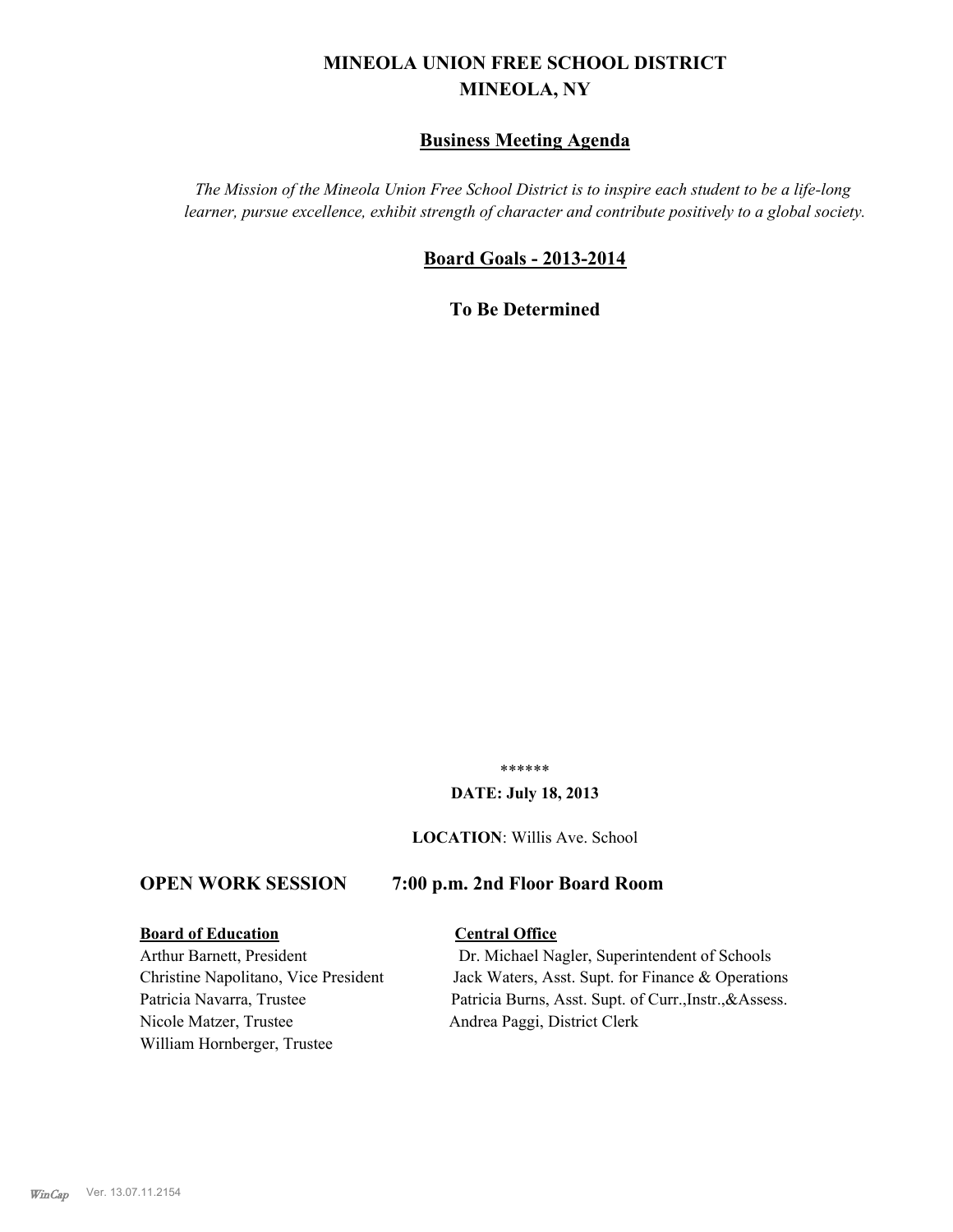**A. Call to Order B. Pledge of Allegiance C. Reading of Mission D. Moment of Silent Meditation**

## **E. Dais & Visitor Introductions**

### **F. High School Student Organization Report**

(No report until school resumes)

# **G. BOE Reports**

- **a. Comments from Board Trustees**
- **b. Comments from Board President**
- **c. Comments from Superintendent**

# **H. Old Business**

# **I. New Business**

### **J. Consensus Agenda**

**RESOLUTION # 5 -BE IT RESOLVED** that the Board of Education approves the consensus agenda items J.1.a. through J.5.a., as presented.

| <b>Motion:</b><br>Second: |     |
|---------------------------|-----|
| Yes:                      | No: |
|                           |     |
|                           |     |
|                           |     |
| Passed:                   |     |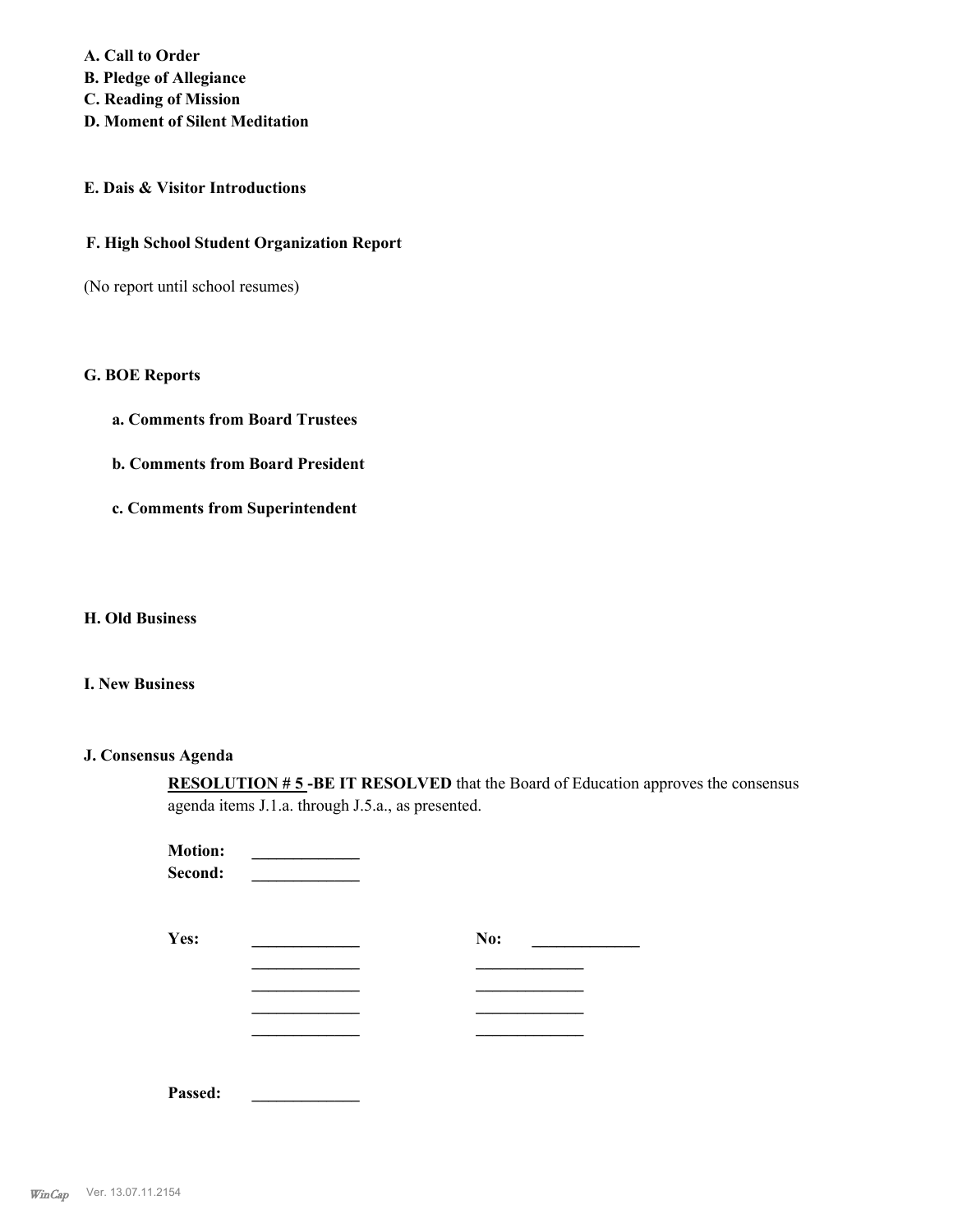# 1. **Instruction**

- a. Resignation(s)
- That the Board of Education accepts the resignation of John Gollisz, Instructional Leader, effective July 14, 2013. 1.
- b. Leave(s) of Absence/Child Rearing
- That the Board of Education grants a request to Iyla Wilson, for an unpaid FMLA Leave of Absence, for child-rearing purposes, starting September 1, 2013. 1.
- That the Board of Education grants a request to Meghan Grieco, for an unpaid FMLA Leave of Absence, for child-rearing purposes, starting August 29, 2013. 2.
- c. Appointments Instruction
- The Board of Education approves the appointment of Cynthia Kopp, to the position of leave replacement teacher for Kimberly Morrissey at Mineola Middle School, effective September 1, 2013 to June 30, 2014. Salary: MA, Step 1, \$67,942 1.
- That the Board of Education approves the re-call of Catherine Baker, from the Preferred Eligibility List, as an Elementary teacher, effective September 1, 2013. Salary: MA+10, Step 4, \$78,363. Probationary Period: September 1, 2013 to January 31, 2015. 2.
- The Board of Education approves the appointment of Nicole Destefano, to the position of Leave Replacement Teacher for Maureen Connolly, effective September 1, 2013 to June 30, 2014. Salary: BA, Step 1, \$58,414 3.
- The Board of Education approves the appointment of Vincent Russo, to the position of Driver Education Coordinator for the 2013-2014 school year. Salary: \$3,346.00 4.
- The Board of Education approves the appointment of Vincent Russo, to the position of Driver Education Instructor for the 2013-2014 school year. Salary: \$55.04 per hour. 5.
- Appointment(S) Summer Music d.

That the Board of Education approves a self funded Summer Music Program, (Salary, hourly summer wages are based on the MTA contractual rates):

|               | EMPLOYEE NAME  | <b>STEP</b> | <b>STIPEND</b>    |
|---------------|----------------|-------------|-------------------|
| Music Teacher | Kristin Frazer | Step 3      | $$67.97$ per hour |
| Music Teacher | Mark Bennett   | Step 3      | $$67.97$ per hour |

Appointment(S) Summer Special Education That the Board of Education approves the following staff members for the Summer Special Education Program e. POSITION EMPLOYEE NAME STEP STIPEND

| $\mathbf{1}$ . | Teacher        | Chris Friedel - (replacing | Step 3 | \$67.97 |
|----------------|----------------|----------------------------|--------|---------|
|                |                | Sandra Smith-30 hrs)       |        |         |
|                | <b>Teacher</b> | Melissa Dadich (replacing) | Step 1 | \$57.85 |
|                |                | Chris Friedel-15 hrs)      |        |         |
|                | Teacher Sub    | Laura Darmstadt            | Step 1 | \$57.85 |

- f. Creation of New Instructional Position
- That the Board of Education approve the Superintendent's recommendation to create a new part time (.6) Special Education teaching position. 1.
- That the Board of Education approve the Superintendent's recommendation to increase a part time (.6) Spanish teaching position to a full time probationary Spanish position. 2.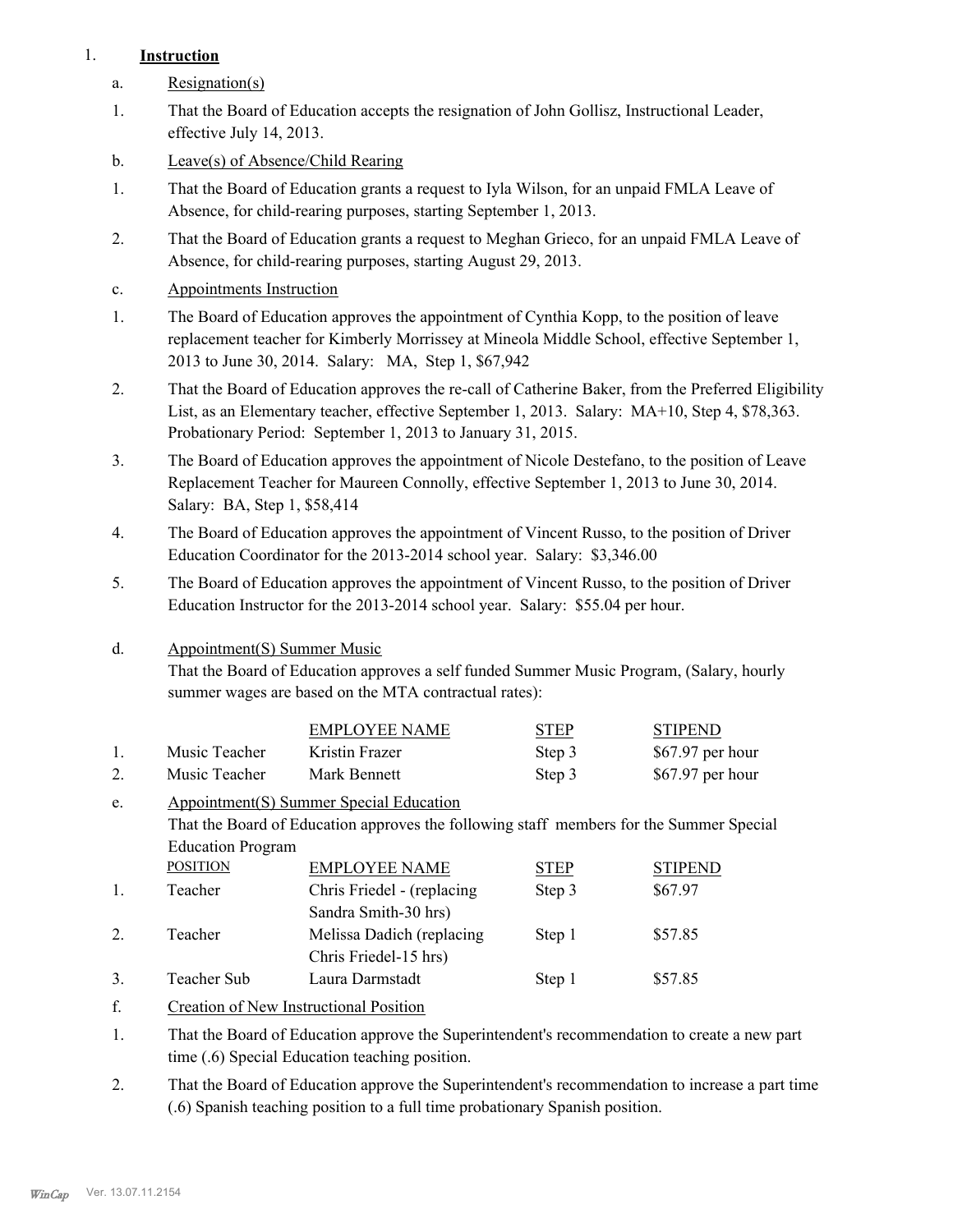Appointment(S) Marching Band Staff g.

That the Board of Education approves the following staff members for the Marching Band:

|     | <b>POSITION</b>                   | <b>EMPLOYEE NAME</b>         | <b>STIPENDS</b>          |
|-----|-----------------------------------|------------------------------|--------------------------|
| 1.  | Marching Band Director            | Frank Mauriello              | \$5,025.00               |
| 2.  | Marching Band Assistant Director  | Christopher Bonacorsa        | \$2,854.00               |
| 3.  | Marching Band Winds Coach         | <b>Timothy Doran</b>         | \$1,784.00               |
| 4.  | Marching Band Winds Coach         | Erin Citrano                 | \$1,784.00               |
| 5.  | Marching Band Percussion Coach    | Kenneth Frank                | \$1,784.00               |
| 6.  | Marching Band Percussion Coach    | Christopher Rossi            | \$1,784.00               |
| 7.  | Marching Band Guard Coach         | Ryan Tiscareno               | \$2,141.00               |
| 8.  | Marching Band Guard Coach         | Megan Segarra                | \$2,141.00               |
| 9.  | Marching Band Guard Coach         | Alyssa Rizzuto               | \$2,141.00               |
| 10. | Marching Band Guard Coach         | Nicholas Hall - 1/2 stipend  | \$1,070.50               |
| 11. | Marching Band Guard Coach         | Matthew Nobile - 1/2 stipend | \$1,070.50               |
| 12. | Marching Band Percussion Director | John Oddo                    | \$2,854.00               |
| 13. | Marching Band Drill Writer        | Michael Coppola              | \$4,338.00               |
| 14. | Marching Band Drill Arranger      | Frank Mauriello-1/2 stipend  | \$892 (1/2 of            |
|     |                                   |                              | \$1784)                  |
| 15. | Marching Band Drill Arranger      | Amy Steinmann-1/2 stipend    | \$892 (1/2 of<br>\$1784) |
| 16. | Marching Band Guard Director      | Ryan Tiscareno               | \$3,367.00               |
|     | (Rockette Advisor)                |                              |                          |
| 17. | Winter Guard Director             | Ryan Tiscareno               | \$4,281.00               |
|     | (Rockette Advisor)                |                              |                          |
| 18. | Winter Guard Coach                | Megan Segarra                | \$980.00                 |

# 2. **Instruction: Contracted**

a. That the Board of Education accepts the Instructional Services Contract between the Center for Developmental Disabilities and the Mineola UFSD for the 2013- 2014 school year.

b. That the Board of Education accepts the Educational Services Contract between the Brookville Center for Children Services and the Mineola UFSD for the 2013- 2014 school year.

c. That the Board of Education accepts the Related Services Contract between the New York Therapy Placement Services and the Mineola UFSD for the 2013- 2014 school year.

d. That the Board of Education accepts the Evaluation Services Contract between the Fay J. Lindner Center and the Mineola UFSD for the 2013- 2014 school year.

e. That the Board of Education accepts the Tutoring Services Contract between St. James Tutoring Inc. and the Mineola UFSD for the 2013- 2014 school year.

f. That the Board of Education accepts the Affiliation Agreement between Farmingdale State College and the Mineola UFSD for the 2013- 2014 school year.

g. That the Board of Education accepts the Special Education Services Contract between Hicksville UFSD and the Mineola UFSD for the 2013- 2014 school year.

h. That the Board of Education accepts the Summer Instructional Services Contract between the Hagedorn Little Village School and the Mineola UFSD for the 2013- 2014 school year.

# 3. **Civil Service**

- a. Resignation(s)
- That the Board of Education accept the resignation of Patricia Licari, part time Bus Attendant in Transportation, effective June 28, 2013. 1.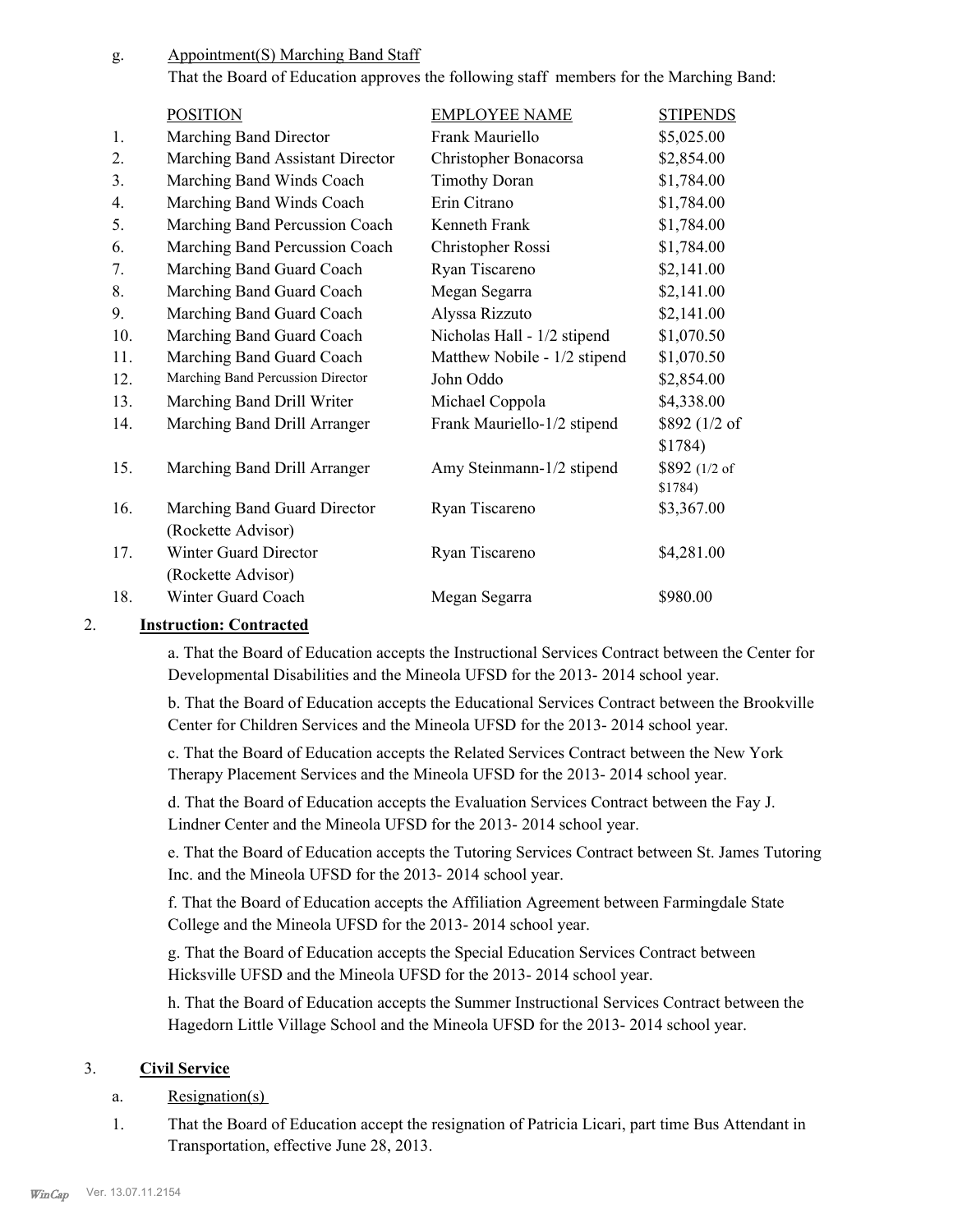- b. Leave(s) of Absence
- That the Board of Education approve a paid Medical Leave of Absence to Thomas Farrell, Head Custodian II at the Middle School, due to surgery, effective July 23, 2013. Return date is at doctor's discretion. 1.

# 4. **Business /Finance**

# a. **Treasurer's Report**

That the Board of Education accepts the Treasurer's report for the period ending May 31, 2013 and directs that it be placed on file.

## b. **Approval of Invoices and Payroll**

That the Board of Education accepts the Invoices and Payroll for the period ending June 30, 2013

| Warrant #23        | June 12, 2013 | \$708,746.80           |
|--------------------|---------------|------------------------|
| Warrant # 24       | June 28, 2013 | \$1,775,371.46         |
| Professional Leave | June 26, 2013 | $\frac{1}{2}$ 9,795.93 |

# **TOTAL EXPENSES \$2,493,914.19**

PAYROLL # 23 & # 24

| General | \$8,624,768.90 |
|---------|----------------|
| F Fund  | \$148,948.72   |

**TOTAL PAYROLL \$8,773,717.62**

# 5. **Business/Finance: Contract Approvals**

a. That the Board of Education approves the Consulting Contract between RJ Rossiter Consulting Group and the Mineola UFSD to review the District Affordable Care Act (ACA) provisions for the 2013- 2014 school year.

# **K. Superintendent Reports/Presentations**

Superintendent of Schools' Reports for 7/18/13 Presentations: 1. Regents Results

Superintendent's Comments:

# **L. Public Comments**